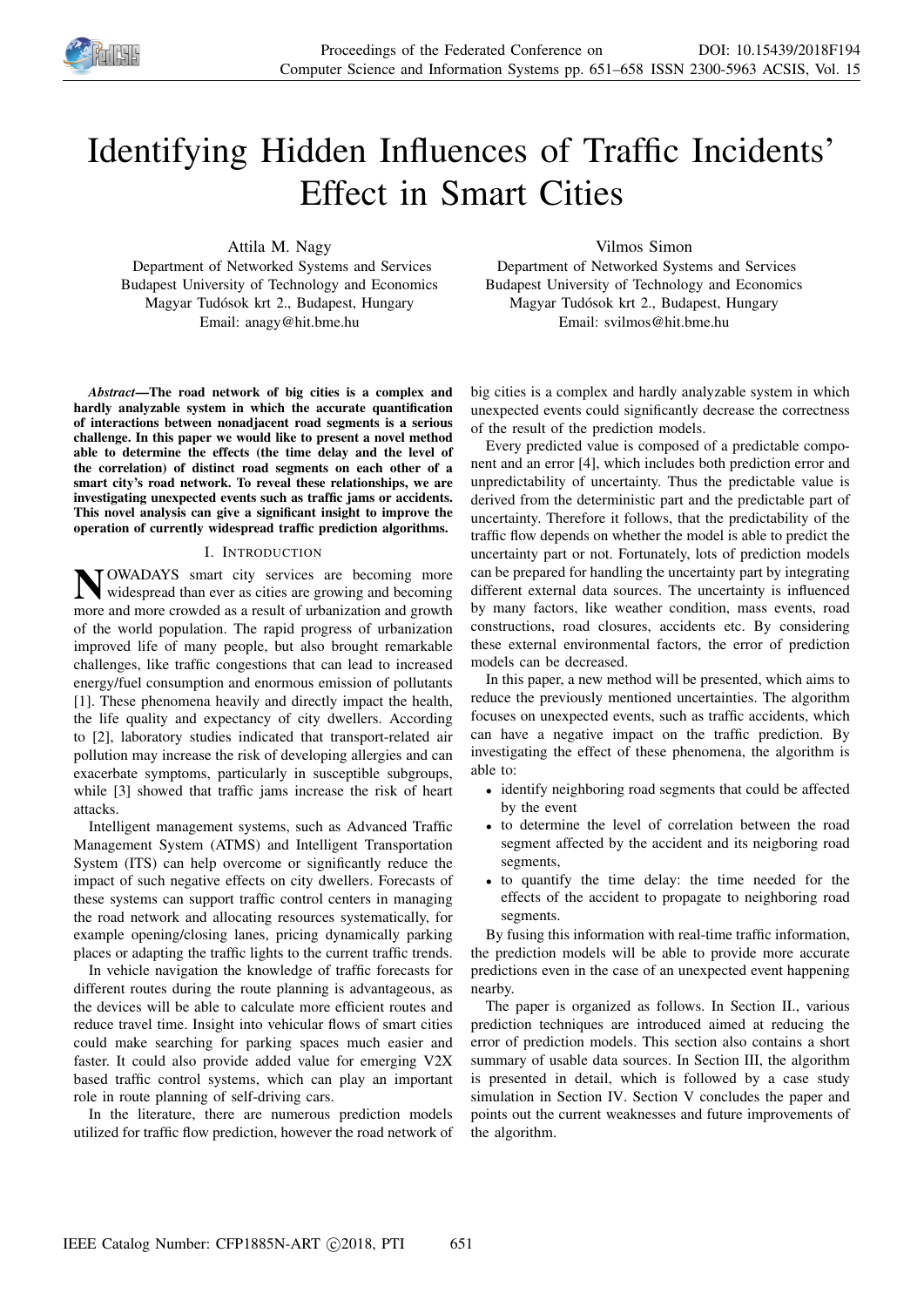

(a) A road network with control points



(b) The flow graph model of the road network

Fig. 1: An example of the traffic graph model interpretation. On Figure 1a, the original road network is depicted with control points, while Figure 1b shows the road network's graph representation.

## II. TRAFFIC PREDICTION METHODS IN SMART CITIES

#### *A. Prediction Techniques*

There are several proposed prediction models [5], which perform well for regular conditions, however an unexpected event could significantly decrease the quality of their traffic forecasts. The reason is that the predictability of the traffic flow depends on whether the model is able to predict the uncertainty part of the traffic flow with the required precision. The uncertainty is influenced by many factors, like weather, events, road constructions, lighting conditions etc. Incorporating external environmental factors and fused data [6] to the model is crucial to decrease the error of the prediction and increase the predictable part of uncertainty.

Traffic is predictable in the sense that it does not vary significantly during weekdays and during most months of the year [7]. In [8] similar results were obtained as well as they have found a relatively high daily predictability of traffic conditions despite the absence of any apriori knowledge of drivers' origins and destinations and the quite different travel patterns between weekdays and weekends.

A neurowavelet prediction algorithm was proposed [9] to forecast the hourly traffic flow considering the effect of rainfall. In the article, the authors use a stationary wavelet transform to reveal correlation between different weather conditions and changes in the traffic flow. An examination was carried out [10] whether or not road usage on a particular location determines the impacts of various weather conditions. The study showed that the precipitation, cloudiness and wind speed reduce traffic intensity, while high temperatures and hail significantly increase traffic intensity.

Other papers contentrated on the spatio-temporal property of the traffic flow, by using different Autoregressive Integrated Moving Average (ARIMA) model variants [11]–[13], applying K-Nearest Neighbors (KNN) models [14], [15] while others employed Convolutional Neural Network (CNN) for this purpose [16]–[18]. Deep learning based prediction model was also presented for spatio-temporal data [17]. The prediction model uses spatial and temporal relations and integrates global information (such as day of week, meteorological conditions, etc.) to decrease the uncertainty.

Relation between traffic predictability and prediction time horizon was investigated [4] by examining spatio-temporal traffic relationship using Cross-correlation function (CFF). The time lag calculated by CFF can be used to determine prediction time horizon, and the cross-correlation coefficient can be utilized to identify the spatial relations that can be used in prediction.

Solutions enumerated in this section aim to handle the previously listed uncertainties of traffic flows. However, we have not found significant work aimed at increasing the predictability of traffic flow through the investigation of unexpected events like accidents or traffic congestions of uncontrolled traffic flow. In this paper, we will present a novel method, which can exploit these events to measure the time delay and calculate the level of influence between distinct road segments.

# *B. Data sources*

In the first generation of ATMSs and ITSs [19] the utilized data sources were various presence sensors in fixed positions, able to detect the presence of nearby vehicles. Initially inductive loop detectors were the most popular, but nowadays a wide variety of sensors became available [20].

Recently, the advent of GPS equipped smartphones and vehicles has given rise to a relatively new type of data source that could supplement presence type sensors to gather more detailed information or get data about roads, which have not been covered with presence sensors yet.

Our method can leverage both types of data sources, but in the case of GPS traces, a preprocess step is needed to be inserted before the data model building.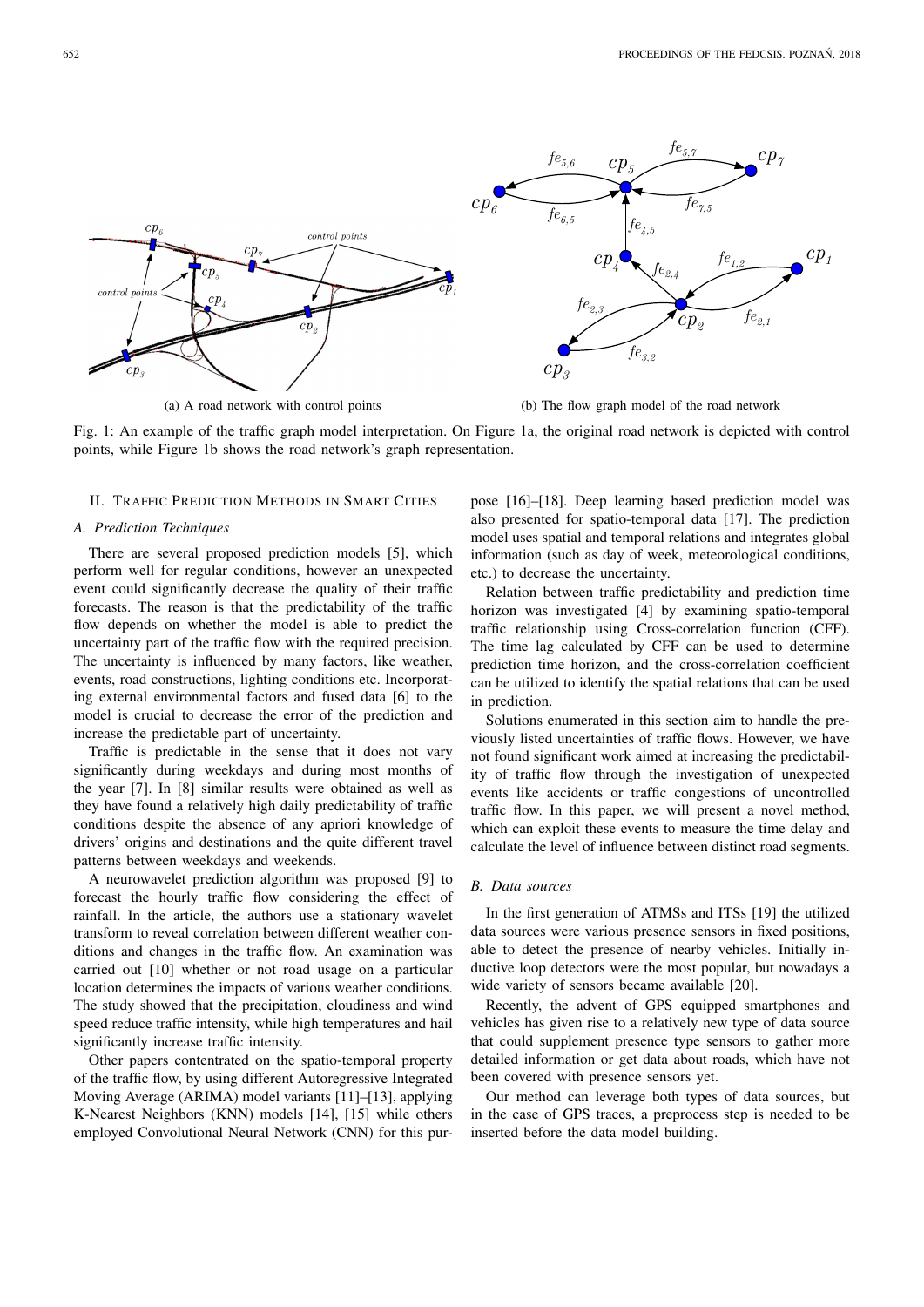#### III. METHODOLOGY

The road network of big cities is a complex and hard to analyze system in which the accurate quantification of interactions between nonadjacent road segments is almost an insolvable objective, because of the unique decisions of thousands of drivers which makes the interactions invisible. However an unexpected event could be used to reveal hidden connections between road segments, because they always appear as an outlier in the timeseries of the investigated data type (traffic speed, traffic flow count, travel time, etc.). It follows, that if the emergence of an unexpected event is known, the ripple of that event can be observed through the network, thus the hidden correlations will become observable. As an analogy, we suppose that one can think of a road network as a huge black box system, which has one input and numerous outputs. If the system is fed with an unusual input, the inner behavior of the system can be inferred through the outputs.

In this section, the Algorithm for Identifying Hidden Influences (AIHI) will be introduced in detail, which targets to exploit unexpected traffic events to reveal the previously mentioned connections. In Subsection III-A, the graph based data model will be presented which is suitable for the analysis of unexpected events, then the distinct steps of the algorithm will be explained in Subsection III-B.

## *A. Data model*

In our solution, the road network is modeled with a  $FG =$  $(CP, FE)$  directed flow graph. Each  $cp \in CP$  node represents a control point, which is a special point of the road network, where the traffic measurement is feasible by different type of traffic sensors (such as inductive loop detectors, radar sensors, audio sensors, etc.). A cp control point itself does not store any traffic data, they just measure the traffic flow at their position.

The  $fe \in FE$  directed flow edges represent a link between two adjacent control points  $(cp_{src}, cp_{dst})$ , where there is at least one lane between the two control points in the spreading direction of the traffic. To every  $fe$  directed flow edge, a ts time series is assigned, which stores historical traffic flow data. The  $ts$  time series of  $fe$  flow edge will contain those measurements, which are provided by the  $cp_{dst}$  destination control point of fe. For instance, if there is a directed flow edge between  $cp_1$  (source) and  $cp_2$  (destination) control points denoted by  $fe_{1,2}$ , then the  $fe_{1,2}$  edge will contain the measurements of  $cp<sub>2</sub>$  control point.

Besides the data from fixed position sensors, the data model is also able to utilize GPS traces, if virtual control points are defined and trace data is aggregated in these points.

On Figure 1, an example of the traffic graph interpretation is depicted, it shows how the data model have to be interpreted on a simple road structure. Figure 1a illustrates a simple road network with control points, which are marked by  $cp<sub>i</sub>$ identifiers. On Figure 1b, the directed flow graph of the previous road network is visualized. The  $cp<sub>i</sub>$  identifiers on this figure are identical with the identifiers of the ones on Figure 1a, and there are  $fe_{x,y}$  directed flow edges in the graph, if  $cp_x$  and  $cp_y$  control points are connected in the road network in the spreading direction of the traffic.

We also have to deal with the timeliness of our model. The different fixed position or GPS sensors sample the measured data type with different frequences based on their settings. Consequently the traffic analysis requires a homogeneous sampling frequency. Different aggregating time intervals are used in the literature for this purpose, which mainly depend on the task at hand.

Generally, narrow intervals, for example 10 seconds, are meaningless and really noisy. We have found that the most common time intervals are in minutes (5-10 minutes) [21], [22], but there are also many papers claiming that longer time intervals would be more effective, like quarter or half an hour [16], [23]. For our model, we chose a 30 seconds time interval because too long time intervals could hide important features of an unexpected event and the noisiness of the 30 seconds scale does not affect the correctness of the AIHI.

## *B. The steps of the algorithm*

*1) Initialization:* Let us denote a time series of  $f_{\text{csc},dst}$ flow edge by  $ts_{src,dst}$  in which data can be described as an ordered sequence of discrete measurements:

$$
ts_{src,dst} = \{m_t\} \qquad t = 1, 2, \dots T \tag{1}
$$

where  $m_t$  is the measured traffic count value at time t at the  $cp_{dst}$  control point.

The entry point of the algorithm will be an  $fe$  directed flow edge, for which the associated  $ts$  time series shows unexpected event between an arbitrary  $(t<sub>start</sub>, t<sub>end</sub>)$  time interval. The  $(t_{start}, t_{end})$  time interval contains an unexpected event, if a statistically significant change can be detected in the behavior/shape of the ts time series between  $t_{start}$  and  $t_{end}$ compared to the  $ts_{hist}$  historical average, or in other words, ts time series contains an anomalous part compared to the  $ts_{hist}$ historical average.



Fig. 2: Visualization of anomaly behavior compared to Predicted flow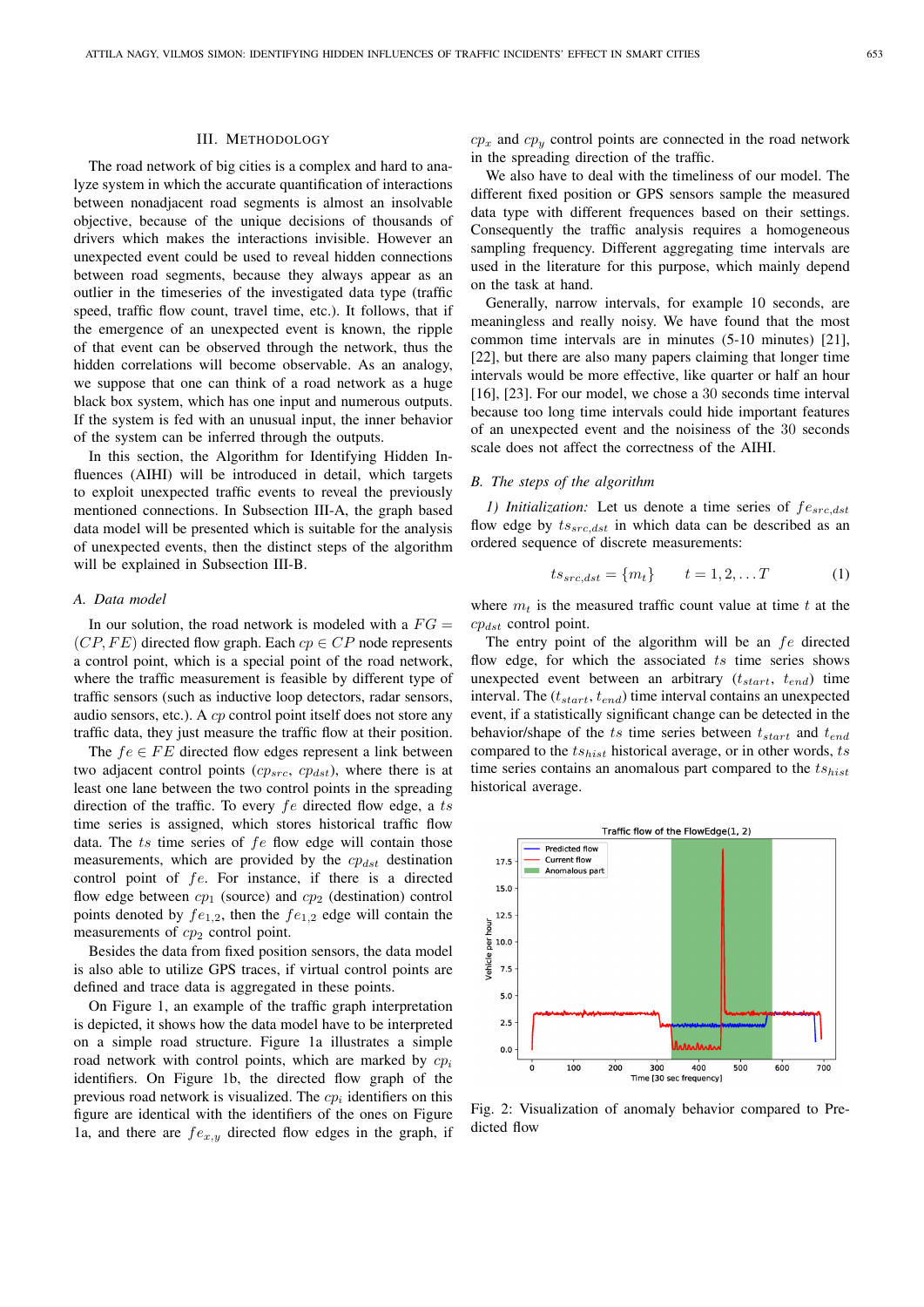Input :

- $FG$ : Directed flow graph of the road network
- $fe$ : The investigated directed edge
- $t_{start}$ : The start time of the unexpected event
- Output: The effects of the event organized in a tree structure

1 job\_pool  $\leftarrow$  [];

- $\emph{z visited\_edges} \leftarrow []$  ;
- $3 ts_{an} = \text{findAmount}(f.ts, t_{start});$
- <sup>4</sup> addJob(*{*fe*,* tsan*,* tstart*,* forward*}*);
- <sup>5</sup> while job*\_*pool *is not empty* do
- 6  $j = getNext(job\_pool);$
- 7 | addVisitedEdge( $j.fe$ );
- 8  $(b, i)$  = bestFitLag(j.ts<sub>an</sub>, j.fe.ts, j.t<sub>start</sub>,  $j.dir)$ ;
- 9 is anomaly, next  $ts_{an} =$

```
findAnomaly(j.ts, nj.t<sub>start</sub> + b);
```




Algorithm 1: AIHI algorithm

There are two methods to discover such time intervals. The easiest way when we have apriori knowledge about the occured unexpected events like accidents or road closures as these can be used directly as the input of the AIHI algorithm. The other possible approach is to execute an extensive search in the raw historical dataset for unexpected events. This approach requires a classification model that is able to decide whether a  $ts_{src,dst}$  time series contains an unexpected event or not.

The AIHI algorithm needs the following three inputs:

- The  $FG$  flow graph of the road network
- The fe flow edge, which was the source of the unexpected event
- The  $t_{start}$  time of the emergence of the unexpected event on fe

Utilizing these three inputs, the algorithm will follow the

effect of the unexpected event through the traffic flow graph and determining those flow edges that could be affected by the input event.

*2) Processing of a job:* AIHI algorithm 1 uses a job pool based approach in which the whole investigation task is separated to smaller independent subtasks. In this case, a subtask is responsible for the investigation of whether the currently examined  $fe$  flow edge's  $ts$  time series is affected by the source unexpected event or not. To run a job, the following elements are necessary:

- An  $fe$  flow edge
- The  $ts_{an}$  time series, which contains the whole anomaly part identified by the source job
- The  $t_{start}$  emergence time of the anomaly in the source job
- The dir direction of the spread of the event (forward or backward), because the unexpected events of the road network can have an effect in both directions.

To start the algorithm, the first job will be created from the entry point. The entry point contains all necessary job input parameters, except the  $ts_{an}$  time series, thus by using the findAnomaly function (in Section III-B4), the anomalous part of the  $ts$  time series of  $fe$  flow edge have to be calculated. After that, the execution of the algorithm can be started and the processing of jobs will be continued until the pool has been emptied.

A job will execute these steps:

- 1) Find the best fitting best\_lag time lag between the ts time series of  $fe$  flow edge and  $ts_{an}$  anomalous time series from  $t<sub>s</sub> tart$  in the chosen dir direction (see Algorithm 2)
- 2) Check that an anomalous event can be identified from best\_lag or not (see Algorithm 3)
- 3) If an anomalous event is detected during the second step, then the adjacent flow edges of the investigated  $fe$  flow edge are put into the job pool as new jobs in which the source job will be the current job

*3) Find best lag:* The BestFitLag function is responsible for determining the start of an anomalous event in the ts time series of the current *job.fe* flow edge.

We can assume that the shape of the anomalous time series  $ts_{an}$  is quite similar to the anomaly observed in the actual ts time series of  $job.fe$ . To measure this similarity we defined a new distance function, called shape\_dist (Equation 2). Contrary to other distance function like Manhattan, Euclidean or DynamicTimeWarping [24], it measures the similarity the time series' shape by differentiating changes in the different time series:

shape\\_dist(x, y) = 
$$
\sqrt{\sum_{i=1}^{n} ((x_i - x_{i-1}) - (y_i - y_{i-1}))^2}
$$
 (2)

The shape dist function is calculated with increasing  $laq =$  $0, 1, 2, \ldots$  between ts time series and  $ts_{an}$  time series. It can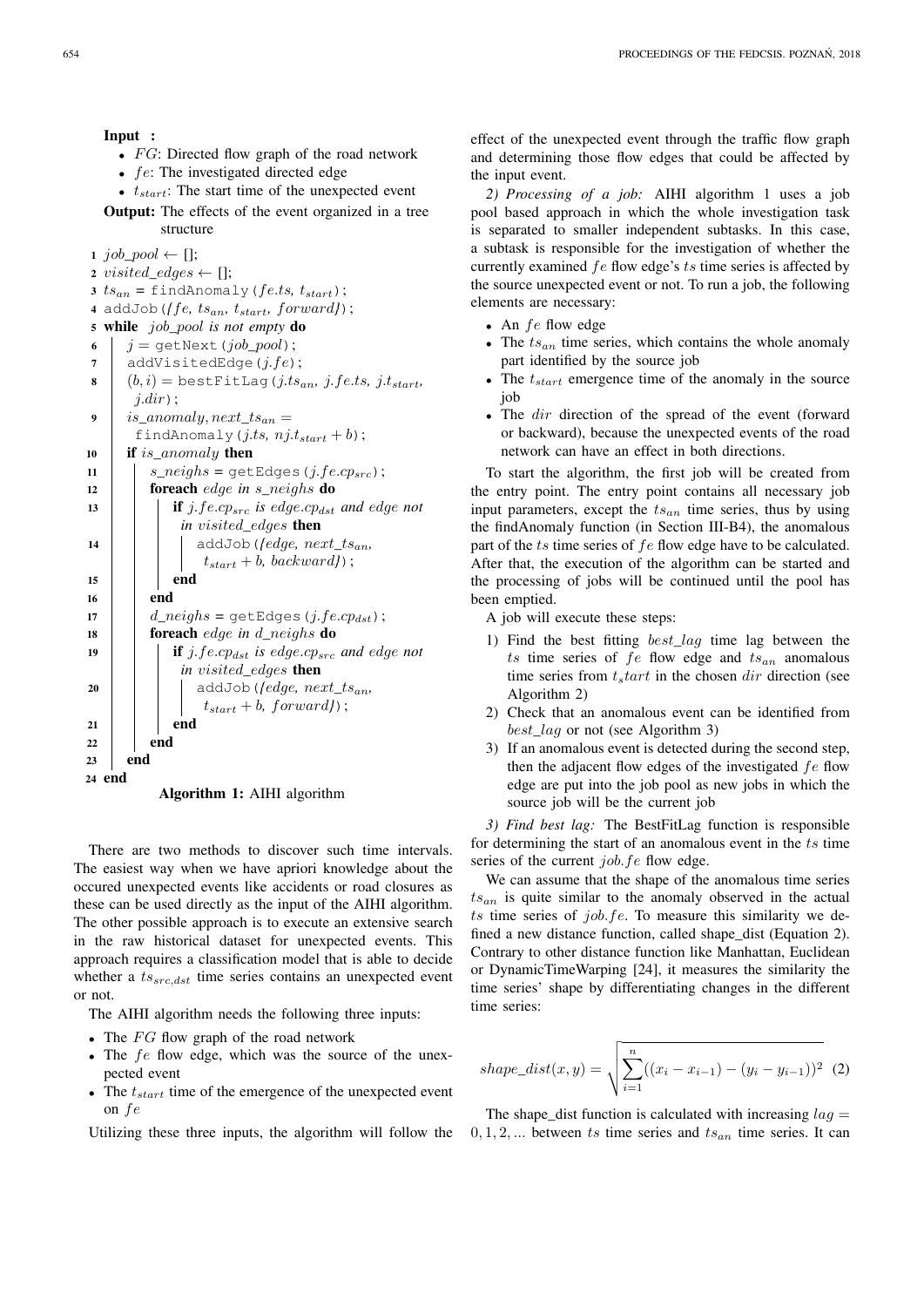# Input :

- $ts_{an}$ : The time series containing the whole anomaly part
- $ts:$  The time series of the  $fe$  flow edge
- $t_{start}$ : The emergence time of the anomaly in the time series
- $\bullet$  dir: The direction of the spread of the event (forward or backward)

# Output:

- bestlag: The best fitting time lag
- $influence$ : The level of influence
- $1$  *last*  $\leftarrow$  dist( $ts_{an}$ , shift( $ts$ ,  $t_{start}$ ));
- <sup>2</sup> if dir *is* forward then

 $3 \mid i \leftarrow 1;$ 4 end <sup>5</sup> if dir *is* backward then  $\begin{array}{c|c} \text{6} & i \leftarrow -1; \end{array}$ 7 end 8 lastlag  $\leftarrow$  0; 9 while dist( $ts_{anom}$ , shift( $ts$ ,  $t_{start} + i$ ))  $\langle$  last do 10 |  $lastlag \leftarrow lastlag + i;$ <sup>11</sup> end 12 bestlag  $=i$ ; 13  $length = len(ts_{an});$ 14 influence  $=\frac{1}{1+exp(\frac{1}{length}*last)};$ Algorithm 2: BestFitLag

be assumed, that while the delay is increasing, the distance between the two time series will decrease until the best fit is reached. Thus if the calculated distance values start to increase, the possible best delay has been reached, because the adjacent road segments show high correlation in general. However sometimes the calculated delay can be just a local minimum, thus a simulate annealing is applied to find the global optimum.

Furthermore, the best distance value can be used to express the influence between the two flow edges, however a transformation is required, converting the shape\_dist function's [0, inf) domain to [1, 0] domain. Higher values mean a stronger influence, while lower values mean a weaker influence. Equation 4 is designed for this purpose:

$$
distance = shape\_dist(ts_{an}, shift(ts, lastlag))
$$
 (3)

$$
influence = \frac{1}{1 + exp(\frac{1}{length} * distance)}\tag{4}
$$

, where the *length* parameter equals with the length of  $ts_{an}$ .

*4) Find anomaly:* The findAnomaly function (Algorithm 3) is responsible for determining whether an anomalous part starting from  $t_{start}$  can be identified. If an anomalous part is found, the function also returns its length.

The findAnomaly function exploits the observation, that the error of a prediction model significantly increases when

# Input :

- $ts:$  The time series of the  $fe$  flow edge
- $ts_{hist}$ : The historical average time series of the fe flow edge
- $t_{start}$ : The emergence time of the anomaly in the time series

# Output:

- *is\_anomaly:* The input ts time series contains anomaly from  $t_{start}$  or not
- $next\_ts_{an}$ : The anomaly part in the input ts time series if it exists

1 model  $\leftarrow$  exp\_smooth( $ts_{hist}$ );

2 error  $\leftarrow$  measure\_error (model,  $ts_{hist}$ );

- 3 error  $dist \leftarrow$  norm dist(error)
- 4 length  $\leftarrow$  0;
- 5 while  $ts[t<sub>start</sub> + length]$  *from error\_dist* **do**
- 6 | length  $\leftarrow$  length + 1;
- 7 end
- <sup>8</sup> if length *is* 0 then
- 9 is\_anomaly  $\leftarrow$  false;

10 else

11 | is\_anomaly  $\leftarrow true;$ 12  $next\_ts_{an} \leftarrow ts[t_{start}, t_{start} + length]$ 

```
Algorithm 3: findAnomaly
```
anomalous behavior can be observed. The error of prediction was analyzed and we could conclude, that the prediction error has a normal distribution in case of normal behavior (depicted on Figure 3), while the distribution of the error significantly differs in case of anomalous behavior. Thus the operating principle of findAnomaly is:

- 1) Fitting a prediction model on  $ts_{hist}$
- 2) Running until the prediction error of the model returns to a normal distribution



Fig. 3: Histogram of different prediction errors

Therefore for findAnomaly, a prediction model is constructed by applying a simple moving average on  $ts_{hist}$ , then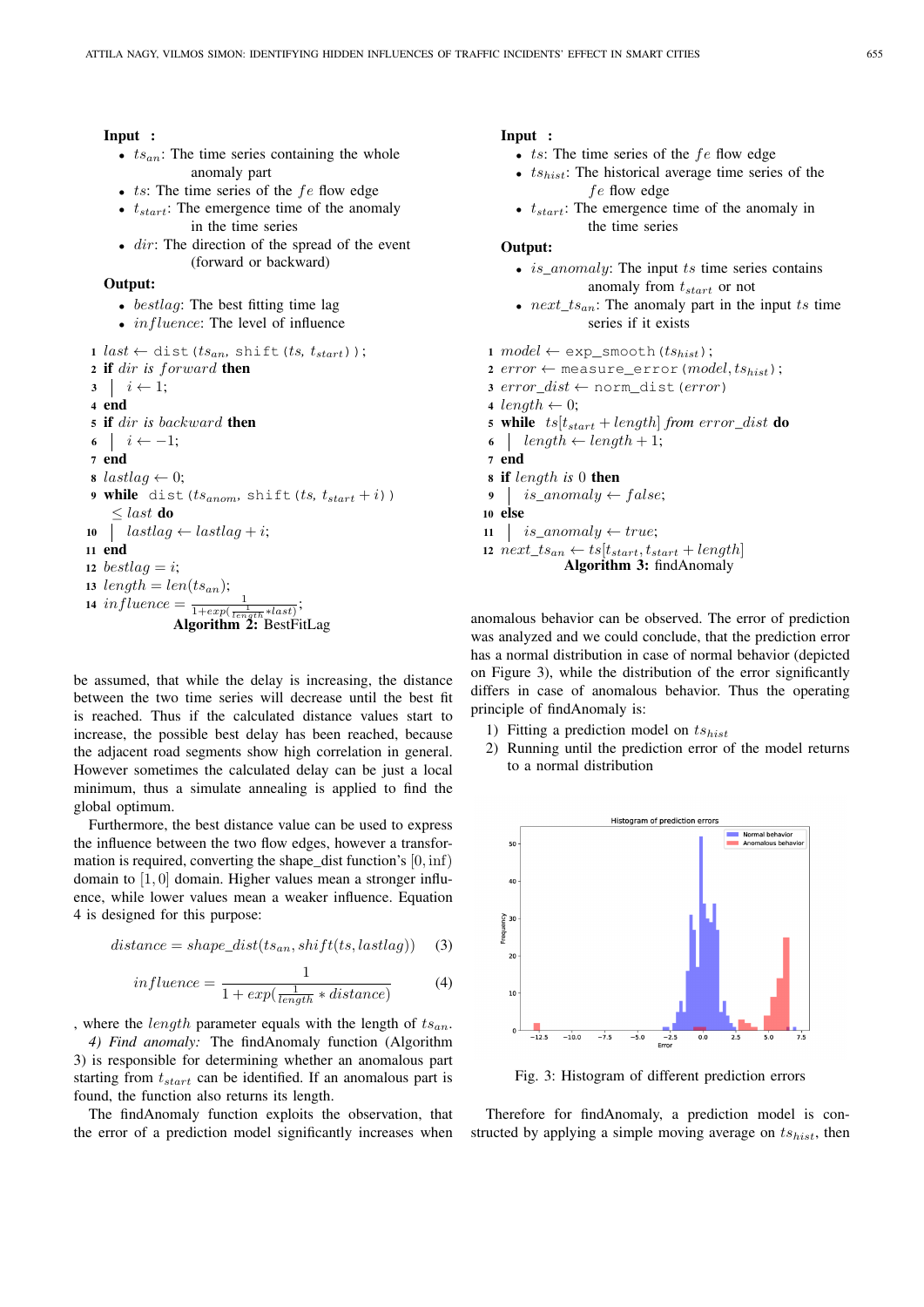

Fig. 4: The simulation map with location of traffic accident and control points

based on that model the distribution of the prediction error is determined. The algorithm starts from  $t_{start}$  and runs until the prediction error of the model returns to a normal distribution. This point in the time series is length apart from  $t_{start}$ , therefore the length of the anomaly can be calculated. If the length equals with zero, it means that ts does not contain an anomaly.

# IV. CASE STUDY

After the implementation of the AIHI, in this section we will demonstrate its ability to follow the spread of the effect of a traffic accident through a traffic flow graph.

At first, we searched for datasets containing traffic flow data and traffic accidents as well, but unfortunately there was no such publicly available traffic flow dataset at the time of writing. Because of this, a simulation framework was used for the evaluation.

As the simulation framework, we chose Simulation of Urban Mobility (SUMO), a free and open traffic simulation suite, which is available since 2001. SUMO allows modeling of intermodal traffic systems, including roads, vehicles, public transport and pedestrians. Included with SUMO is a wealth of supporting tools, which handle tasks such as route finding, visualization, road network import from open street maps and emission calculation.

In our scenario, besides the real traffic flow data, a traffic accident had to be generated. The authors of [25] used traffic lights for this purpose, thus this approach had been applied in our simulation as well. The accident is simulated by opening only one of the four available lanes on a road.

In the simulation, high rank roads of Budapest's suburb are examined. Seven control points (using inductive loop detectors) were placed on the map as depicted on Figure 4. We simulated five hours of traffic flow, which was similar to afternoon rush hours. The vehicles are simulated with  $speedFactor = normc(1, 0.1, 0.2, 2)$ , which means that 95% of the vehicles drove between 80% and 120% of the legal speed limit. In the beginning we simulated normal traffic flow, then an one hour long traffic accident had been inserted after two and a half hours near to  $cp<sub>2</sub>$ , so the effect of the accident could be identified first on  $fe_{1,2}$  flow edge (Figure 2).

As mentioned in Subsection III-B1, the entry point of AIHI was  $fe_{1,2}$  flow edge with  $t_{start}$  start time of the simulated traffic accident. The result of AIHI, is displayed on Figure 5. The spreading tree of the accident shows that the farther control points were, the bigger the detected time lags became, while the influences were decreasing as expected. The change of the pattern of the anomalous part was also visualised between  $cp_4$  and  $cp_5$  on Figure 6.

# V. CONCLUSION

The road network of big cities is a complex and hard to analyze system in which the accurate quantification of interactions between nonadjacent road segments is almost an insolvable objective, because of the unique decisions of thousands of drivers which makes the interactions invisible. In this paper a novel algorithm (AIHI) has been presented, that is able to exploit unexpected traffic events to reveal the hidden connections between nonadjacent road segments and provides the following information:

- identify nearby road segments that could be affected by the event
- if a road segment is affected, the exact level of influence between the affected and accident road segments,
- the time delay: the time between the event and its detection on the affected road segments

Combining these new information sources with real-time traffic information, the accuracy of prediction models able to integrate external environmental variables can be increased.

We have demonstrated the capabilities of AIHI with simulations on a real road network which results can be depicted as spreading tree of the accident.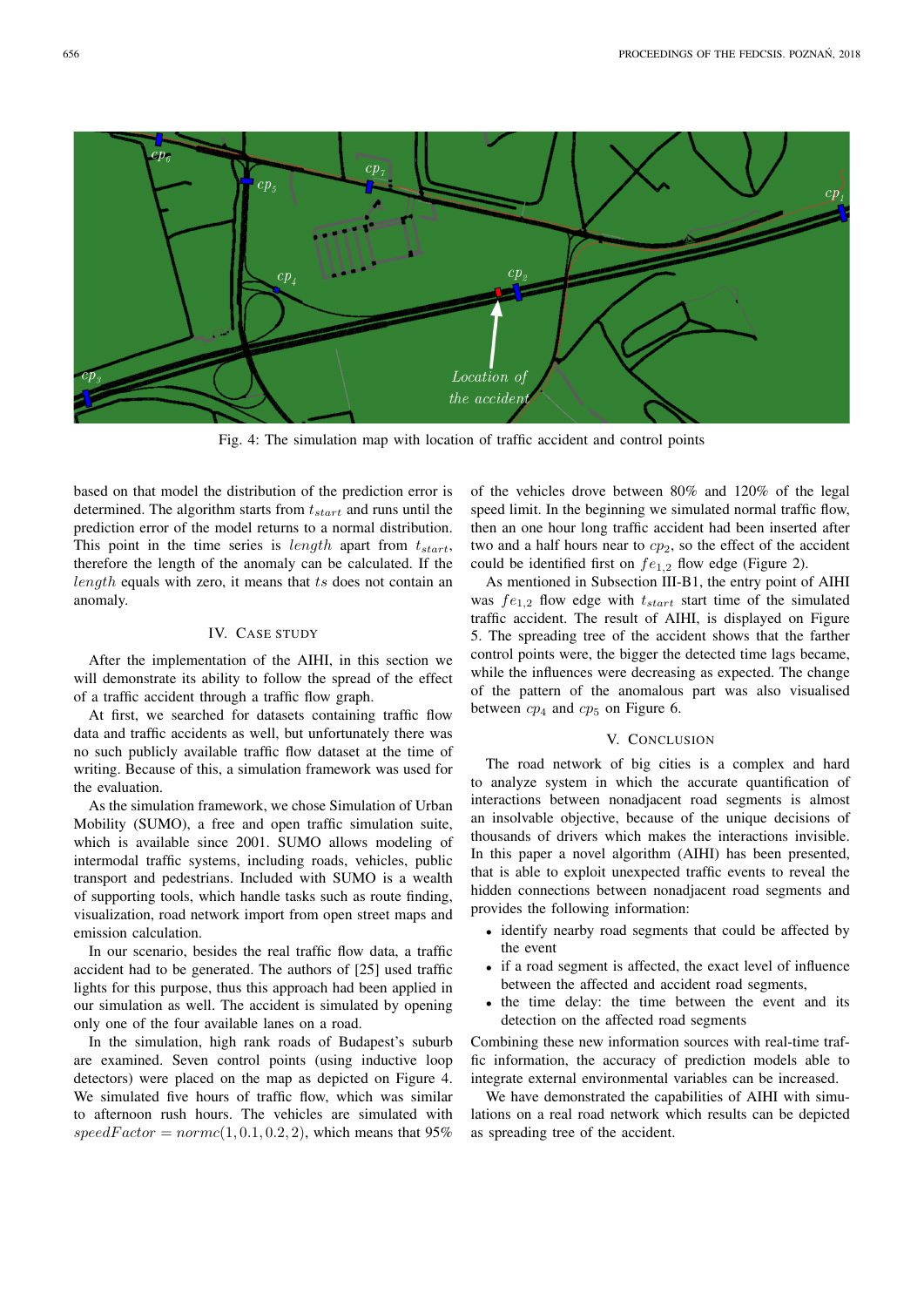

Fig. 5: Visualization of the AIHI's result. The examined control point was  $cp<sub>2</sub>$  (red dot), where the time lag is zero and the influence is 1.0. Other influenced control points in the road network identified by AIHI are marked with blue dots.



Fig. 6: On Figure 6a and Figure 6b the measured traffic flows are depicted at  $cp<sub>4</sub>$  and  $cp<sub>5</sub>$ , respectively. On Figure 6b the effect of other connected roads can be seen, where the anomalous part starts to differ compared to the anomalous part of Figure 6a .

In the future, we are planning to extend prediction models like Neural Networks (NN) and KNN to utilize the result of AIHI. We also want to develop a classification model able to decide whether a time series contains an unexpected event or not, because the input of parameters of AIHI are currently determined manually. Applying the classification model, the determination of AIHI's input parameters will be automated.

#### VI. ACKNOWLEDGMENT

The research reported in this paper was supported by the BME- Artificial Intelligence FIKP grant of EMMI (BME FIKP-MI/SC).

#### **REFERENCES**

[1] J. He, S. Gong, Y. Yu, L. Yu, L. Wu, H. Mao, C. Song, S. Zhao, H. Liu, X. Li, et al., Air pollution characteristics and their relation to meteorological conditions during 2014–2015 in major chinese cities, Environmental pollution 223 (2017) 484–496.

- [2] M. Krzyżanowski, B. Kuna-Dibbert, J. Schneider, Health effects of transport-related air pollution, WHO Regional Office Europe, 2005.
- [3] A. Peters, S. Von Klot, M. Heier, I. Trentinaglia, A. Hörmann, H. E. Wichmann, H. Löwel, Exposure to traffic and the onset of myocardial infarction, New England Journal of Medicine 351 (17) (2004) 1721– 1730.
- [4] Y. Yue, A. G. Yeh, Y. Zhuang, Prediction time horizon and effectiveness of real-time data on short-term traffic predictability, in: Intelligent Transportation Systems Conference, 2007. ITSC 2007. IEEE, IEEE, 2007, pp. 962–967.
- [5] A. Ermagun, D. Levinson, Spatiotemporal traffic forecasting: review and proposed directions, Transport Reviews (2018) 1–29.
- [6] N.-E. El Faouzi, H. Leung, A. Kurian, Data fusion in intelligent transportation systems: Progress and challenges–a survey, Information Fusion 12 (1) (2011) 4-10.
- [7] A. Stathopoulos, M. Karlaftis, Temporal and spatial variations of realtime traffic data in urban areas, Transportation Research Record: Journal of the Transportation Research Board (1768) (2001) 135–140.
- [8] J. Wang, Y. Mao, J. Li, Z. Xiong, W.-X. Wang, Predictability of road traffic and congestion in urban areas, PloS one 10 (4) (2015) e0121825.
- [9] S. Dunne, B. Ghosh, Weather adaptive traffic prediction using neu-